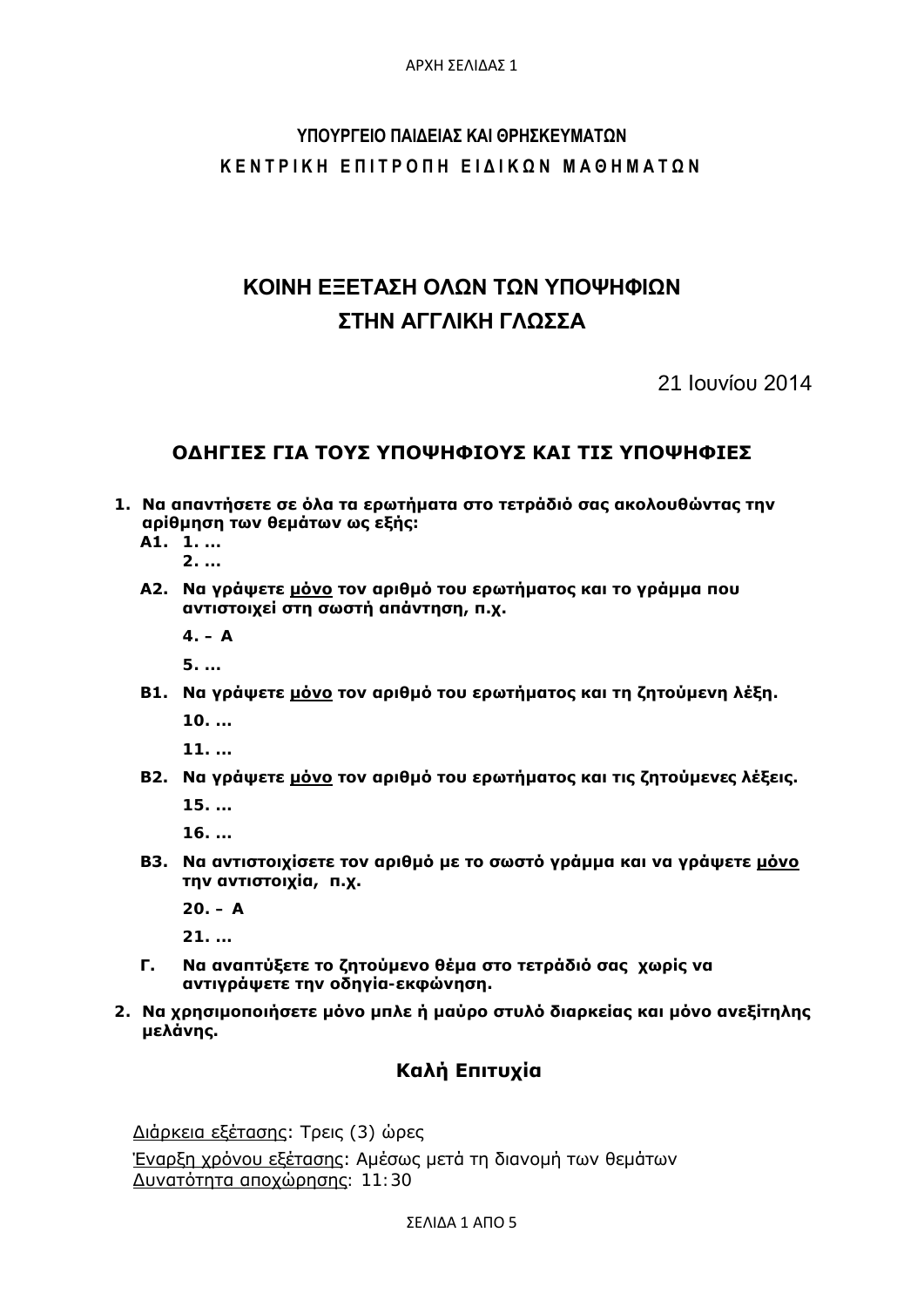# **THE FUNNY BUSINESS OF LAUGHTER**



Here's a date for your diary: Sunday 4th May, World Laughter Day. Described by its founder, Dr Madan Kataria, as "a very auspicious day for the whole planet", it will be marked by groups of people the world over getting together for a good giggle.

Kataria, who introduced this annual event 10 years ago, says we need more laughter in our lives to combat the global rise of stress, loneliness and depression. But that's daft, isn't it? Surely that strange yelping sound that we emit periodically can't be the answer to such pressing problems.

If we ask ourselves what triggers a good chortle, the obvious answer is that it is a response to something we find funny. But one scientist, Robert Provine, who has spent nearly two

decades studying laughter, says that humour has surprisingly little to do with it. Instead, it seems to lie at the root of such lofty questions as the perception of self and the evolution of speech, language and social behaviour.

Provine, a neuroscientist at the University of Maryland in the US and author of *Laughter: A Scientific Investigation*, realised early on in his research that you cannot capture reallife laughter in the lab because as soon as you place it under scrutiny, it vanishes. So, instead, he gathered his data by hanging around groups of people, eavesdropping on their conversations, surreptitiously noting when they laughed.

Over the course of a year he collected 1200 laugh episodes – an episode being defined as the comment immediately preceding the laughter and the laughter itself – which he sorted by speaker (the person talking), audience (the person being addressed), gender and pre-laugh comment.

His analysis of this data revealed three important facts about laughter. Firstly, that it is all about relationships. Secondly, that it occurs during phrase breaks in speech. And thirdly, that it is not consciously controlled. "It's a message we send to other people – it practically disappears when we're by ourselves," he says. "And it's not a choice. Ask someone to laugh and they'll either try to fake a laugh or say they can't laugh on command."

<http://sciencefocus.com/feature/psychology/funny-business-laughter>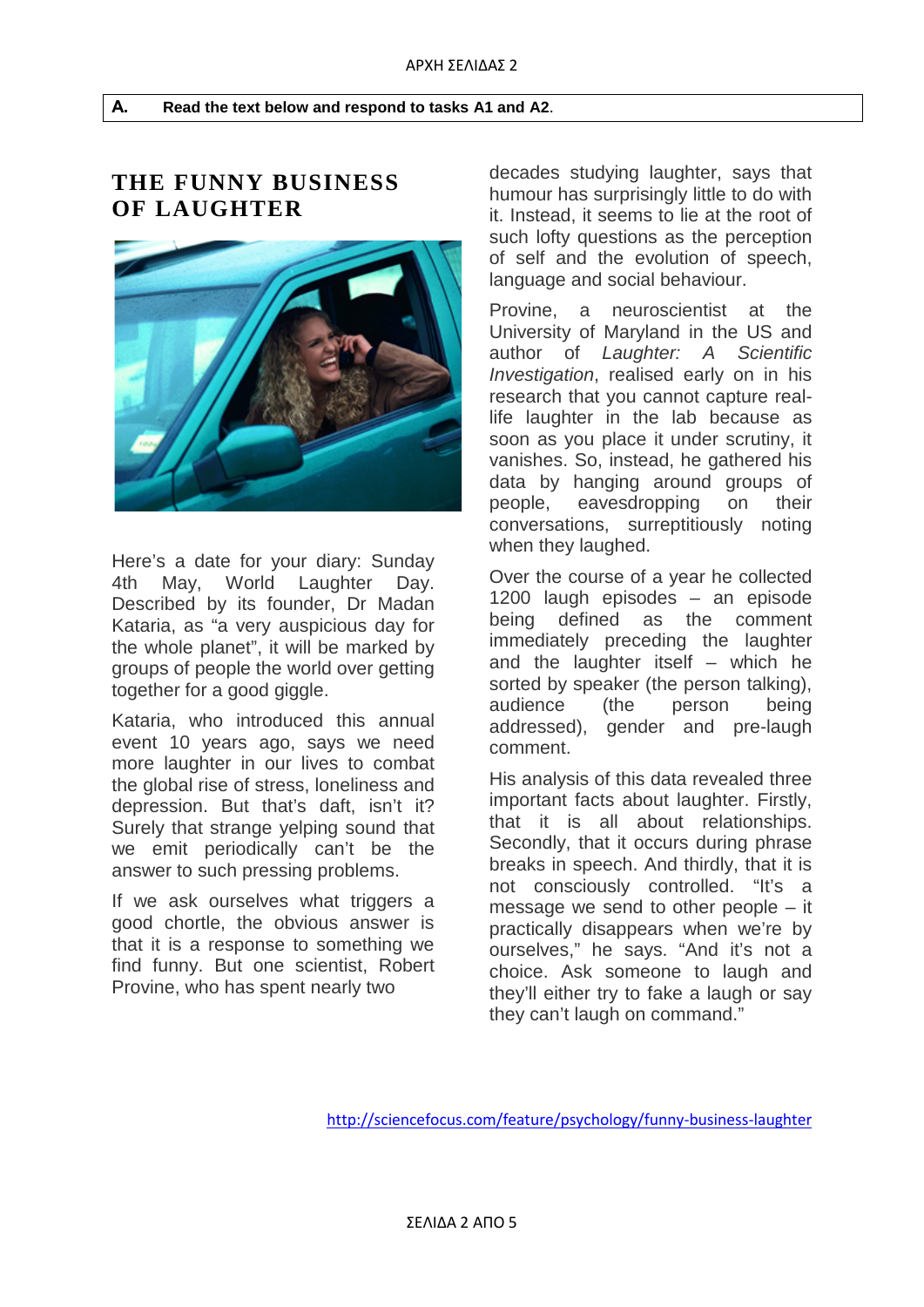### **Α. ΚΑΤΑΝΟΗΣΗ ΓΡΑΠΤΟΥ ΛΟΓΟΥ**

#### **A1. Answer questions 1-3 using information from the article (up to 20 words each).**

 $(3 \times 4 \text{ points} = 12 \text{ points})$ 

- **1.** What is the main point of the article?
- **2.** According to Dr Kataria, what are the benefits of laughter?
- **3.** Based on the research reported in the article, will a World Laughter Day make people laugh more? Justify your response.

#### **A2. Choose the correct answer (A, B, or C) for items 4-9 using information from the article.**

 $(6 \times 3 \text{ points} = 18 \text{ points})$ 

| 4. What is the author referring to as "a strange yelping sound that we emit periodically"? |                                                   |                                                      |    |                                                                                                  |    |                           |
|--------------------------------------------------------------------------------------------|---------------------------------------------------|------------------------------------------------------|----|--------------------------------------------------------------------------------------------------|----|---------------------------|
|                                                                                            |                                                   | A. Chuckle                                           | В. | Laughter                                                                                         |    | C. Yawn                   |
|                                                                                            |                                                   | 5. Who believes that World Laughter Day is nonsense? |    |                                                                                                  |    |                           |
|                                                                                            | А.                                                | Dr Madan Kataria                                     |    | <b>B.</b> Dr Robert Provine                                                                      | C. | The author of the article |
|                                                                                            | 6. Where did Provine collect samples of laughter? |                                                      |    |                                                                                                  |    |                           |
|                                                                                            |                                                   | <b>A.</b> In his laboratory                          |    | <b>B.</b> In his office                                                                          | C. | In public places          |
|                                                                                            | 7. Provine collected samples of laughter from     |                                                      |    |                                                                                                  |    |                           |
|                                                                                            | Α.                                                | ordinary people                                      | В. | scientists working in<br>laboratories                                                            | C. | people who laughed a lot  |
|                                                                                            | 8. Provine collected samples of laughter for      |                                                      |    |                                                                                                  |    |                           |
|                                                                                            |                                                   | A. 1 year                                            | В. | 10 years                                                                                         |    | $C.$ 20 years             |
| 9. According to the research reported in the article, which of the following is true?      |                                                   |                                                      |    |                                                                                                  |    |                           |
|                                                                                            | А.                                                | Laughter is always<br>caused by something<br>funny   |    | <b>B.</b> You can laugh anywhere <b>C.</b> You can't laugh on<br>whether you are alone or<br>not |    | purpose                   |

#### **Β. ΓΛΩΣΣΙΚΗ ΕΠΙΓΝΩΣΗ**

#### **B1. Use the correct form of the following words (A-H) to complete the sentences 10-14, as in the example. There are TWO words you do not need.**

 $(5 \times 2 \text{ points} = 10 \text{ points})$ 

| ----------<br><u>љ.</u> |                        | ______<br>- | <br>∽<br>$\tilde{\phantom{a}}$ |     |                          |
|-------------------------|------------------------|-------------|--------------------------------|-----|--------------------------|
| -<br>. .                | rm<br><del>oommm</del> |             | -<br>٠<br>. .                  | uvi | .<br>------------------- |

**Example:** We have still received no **confirmation** of our hotel booking**.**

| 10. | Understanding and appreciating cultural __________ is a great way to help teenagers respect<br>"otherness". |
|-----|-------------------------------------------------------------------------------------------------------------|
|     | I tried as much as I could. Unfortunately, I was ________ in my attempts.                                   |
|     | He was __________ for arriving late for the race.                                                           |
| 13. | After the accident, he did some special exercises to ________<br>his leg.                                   |
|     | It is an _________ fact that genetically modified foods can pose serious threats to human<br>I health.      |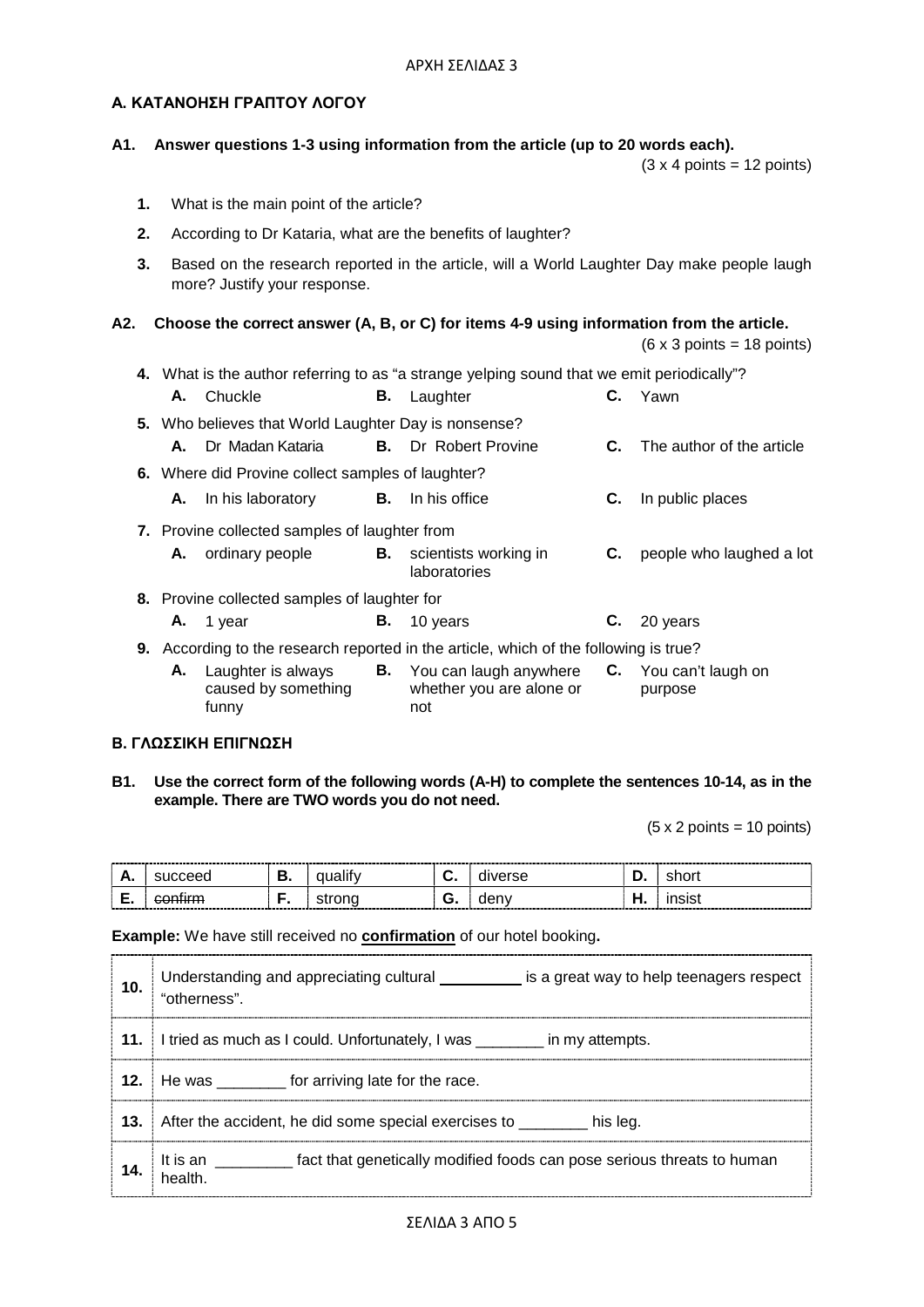#### **B2. Fill in the gaps with two words in the statements of Column B, so that they have a similar meaning with the statements of Column A, as in the example.**

 $(5 \times 2 \text{ points} = 10 \text{ points})$ 

|     | <b>Example:</b> Students who withdraw from school will be<br>ineligible for financial aid for the next<br>semester. | Students who drop out of school are not<br>entitled to financial aid.                                                       |
|-----|---------------------------------------------------------------------------------------------------------------------|-----------------------------------------------------------------------------------------------------------------------------|
|     | <b>COLUMN A</b>                                                                                                     | <b>COLUMN B</b>                                                                                                             |
| 15. | As yet, no one has thought of a solution.                                                                           | No one has _______ ______ with a<br>solution so far.                                                                        |
| 16. | There are very few documents telling us about<br>how ice-hockey began.                                              | There is very little documentation<br>the origins of ice-hockey.                                                            |
| 17. | Sorry, but we can't complete your order.                                                                            | We regret $\frac{1}{\sqrt{1-\frac{1}{2}} \cdot \frac{1}{\sqrt{1-\frac{1}{2}}}}$ you that your<br>order cannot be processed. |
| 18. | We want a slogan everyone in the community<br>will like.                                                            | every section of the community.                                                                                             |
| 19. | We had to hurry up because we had very little<br>time left.                                                         | We had to hurry up because time was                                                                                         |

#### **B3. Match items 20-24 (Column A) with options A-G (Column B) to complete each of the following texts. In Column B, there are TWO options you do not need.**

(5 x 2 points = 10 points)

#### **Hippocrates' Diet and Health Rules Everyone Should Follow**

Here are five of his health rules that have stood the test of time (about 2,000 years).

|     | <b>COLUMN A</b>                                                                                                                                                                                                                                 | <b>COLUMN B</b>                                                                                                                 |
|-----|-------------------------------------------------------------------------------------------------------------------------------------------------------------------------------------------------------------------------------------------------|---------------------------------------------------------------------------------------------------------------------------------|
| 20. | <b>Walking Is Man's Best Medicine.</b><br>Hippocrates did the first clinical studies by<br>observing people and comparing their health<br>habits.                                                                                               | A. He believed that it was impossible to<br>understand illness without understanding<br>the whole person.                       |
| 21. | Know What Person the Disease Has Rather<br>Than What Disease the Person Has.<br>Hippocrates meticulously observed his patients'<br>personalities, home environment and even their<br>facial expressions before diagnosing and<br>treating them. | <b>B.</b> On the other hand, he studied their diet<br>before prescribing any medicine.                                          |
| 22. | Let Food Be Thy Medicine.<br>Hippocrates observed that "those who are<br>constitutionally very fat are more apt to die<br>quickly than those who are thin".                                                                                     | C. Those who walked more stayed well<br>longer. So he often prescribed exercise.                                                |
| 23. | <b>Everything in Moderation.</b><br>OK, what Hippocrates really said: "Everything in<br>excess is opposed to nature."                                                                                                                           | D. But Hippocrates believed that unless<br>you had real evidence that a medical<br>treatment was helpful, you shouldn't use it. |
| 24. | To Do Nothing Is Also a Good Remedy.<br>In Hippocrates' day, many quacks convinced<br>sick people to undergo dangerous, unnecessary<br>and expensive procedures.                                                                                | <b>E.</b> He recognized that the same remedy<br>could heal in one dose but harm in a<br>greater one.                            |
|     |                                                                                                                                                                                                                                                 | F. Hippocrates recognized that meditation<br>contributed to people's well being.                                                |
|     |                                                                                                                                                                                                                                                 | G. In fact, his primary form of treatment<br>was usually improving a patient's diet.                                            |